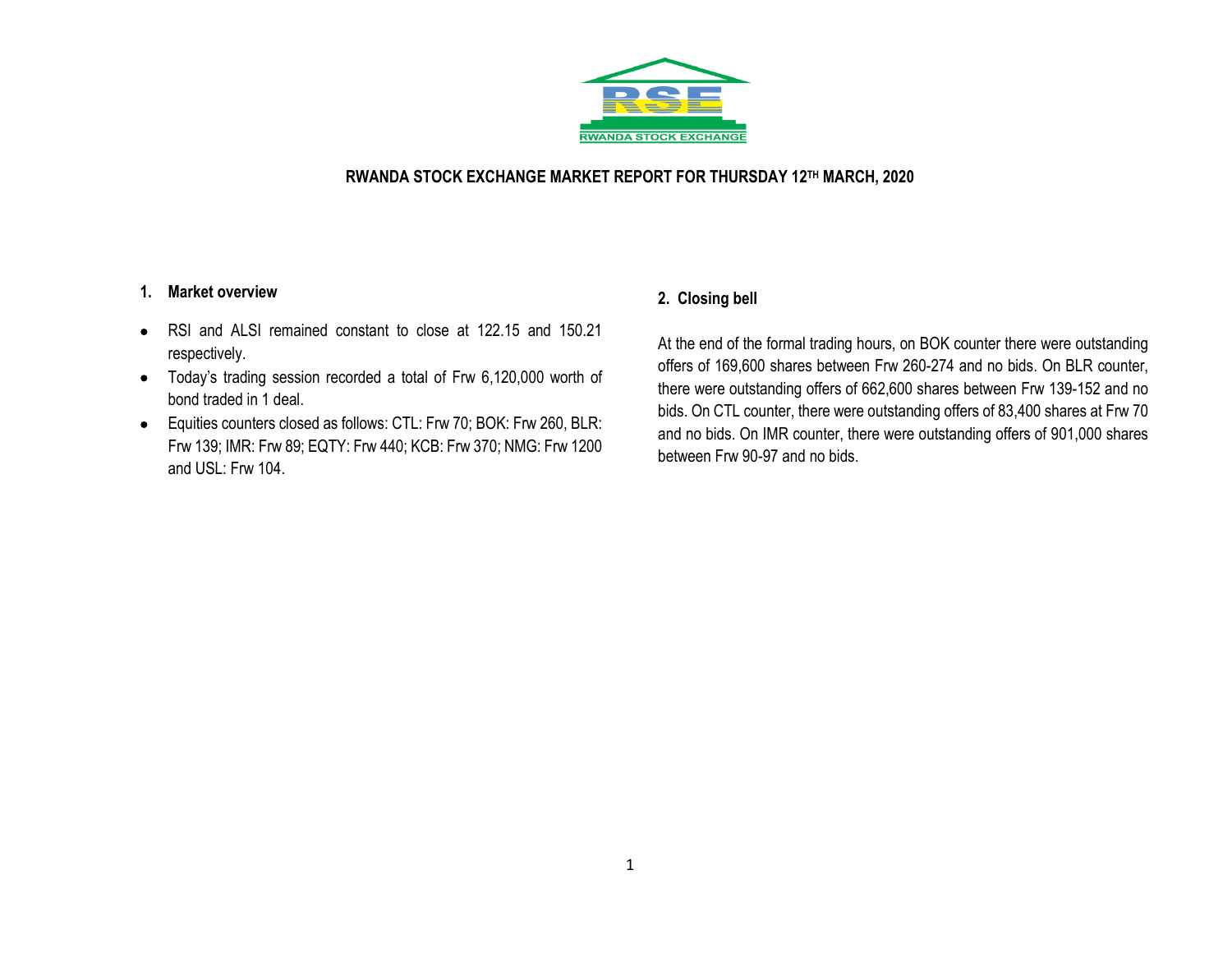| 3. Equities Market on 12/03/2020 |              |             |       |             |                        |                |       |        |               |       |             |                      |
|----------------------------------|--------------|-------------|-------|-------------|------------------------|----------------|-------|--------|---------------|-------|-------------|----------------------|
|                                  | <b>Stock</b> | 12 past     |       |             | <b>Today's session</b> | <b>Closing</b> | Prev. | Change | <b>Volume</b> | Value |             |                      |
| <b>ISIN-CODE</b>                 |              | months      |       | <b>High</b> | Low                    |                |       |        |               |       |             | <b>Market Status</b> |
|                                  |              | <b>High</b> | Low   |             |                        |                |       |        |               |       |             |                      |
| RW000A1JCYA5                     | <b>BOK</b>   | 278         | 259   | 0.00        | 0.00                   | 260            | 260   | 0.00   | 0.00          | 0.00  | 08h50-08h59 | Pre-Open             |
|                                  |              |             |       |             |                        |                |       |        |               |       |             |                      |
| <b>RW000A1H63N6</b>              | <b>BLR</b>   | 150         | 139   | 0.00        | 0.00                   | 139            | 139   | 0.00   | 0.00          | 0.00  | 09h00-12h00 | Open                 |
|                                  |              |             |       |             |                        |                |       |        |               |       |             |                      |
| KE0000000380                     | <b>NMG</b>   | 1,200       | 1,200 | 0.00        | 0.00                   | .200           | 1,200 | 0.00   | 0.00          | 0.00  | 12h00-08h50 | Close                |
|                                  |              |             |       |             |                        |                |       |        |               |       |             |                      |
| KE0000000315                     | <b>KCB</b>   | 370         | 330   | 0.00        | 0.00                   | 370            | 370   | 0.00   | 0.00          | 0.00  |             |                      |
|                                  |              |             |       |             |                        |                |       |        |               |       |             |                      |
| KE0000000489                     | <b>USL</b>   | 104         | 104   | 0.00        | 0.00                   | 104            | 104   | 0.00   | 0.00          | 0.00  |             |                      |
|                                  |              |             |       |             |                        |                |       |        |               |       |             |                      |
| KE0000000554                     | <b>EQTY</b>  | 445         | 350   | 0.00        | 0.00                   | 440            | 440   | 0.00   | 0.00          | 0.00  |             |                      |
|                                  |              |             |       |             |                        |                |       |        |               |       |             |                      |
| <b>RW000A14UYP4</b>              | <b>CTL</b>   | 80          | 50    | 0.00        | 0.00                   | 70             | 70    | 0.00   | 0.00          | 0.00  |             |                      |
|                                  |              |             |       |             |                        |                |       |        |               |       |             |                      |
| <b>RW000A2DN989</b>              | <b>IMR</b>   | 90          | 89    | 0.00        | 0.00                   | 89             | 89    | 0.00   | 0.00          | 0.00  |             |                      |
|                                  |              |             |       |             |                        |                |       |        |               |       |             |                      |







| <b>INDICES</b>                      | <b>Previous</b> | <b>Today</b> | <b>Points</b> | Change % | Exchange rate against Frw as at 12/03/2020 |                       |                      |                   |  |  |
|-------------------------------------|-----------------|--------------|---------------|----------|--------------------------------------------|-----------------------|----------------------|-------------------|--|--|
| <b>RSI</b>                          | 122.15          | 122.15       | 0.00          | 0.00     | Currency<br><b>USD</b>                     | <b>Sell</b><br>938.96 | <b>Buy</b><br>920.55 | Average<br>929.76 |  |  |
| <b>ALSI</b>                         | 150.21          | 150.21       | 0.00          | 0.00     | <b>KES</b>                                 | 9.16                  | 8.98                 | 9.07              |  |  |
| <b>OTHER TRADING</b><br><b>STAT</b> |                 |              |               |          | <b>UGS</b>                                 | 0.25                  | 0.24                 | 0.25              |  |  |
| <b>Shares traded</b>                | 0.00            | 0.00         | 0.00          | 0.00     | <b>TZS</b><br><b>BIF</b>                   | 0.40<br>0.49          | 0.40<br>0.48         | 0.40<br>0.49      |  |  |
| <b>Equity Turnover</b>              | 0.00            | 0.00         | 0.00          | 0.00     | <b>Market Capitalization (Frw)</b>         |                       |                      |                   |  |  |
| Number of deals                     | 0.00            | 0.00         | 0.00          | 0.00     | 3,376,505,715,836                          |                       |                      |                   |  |  |